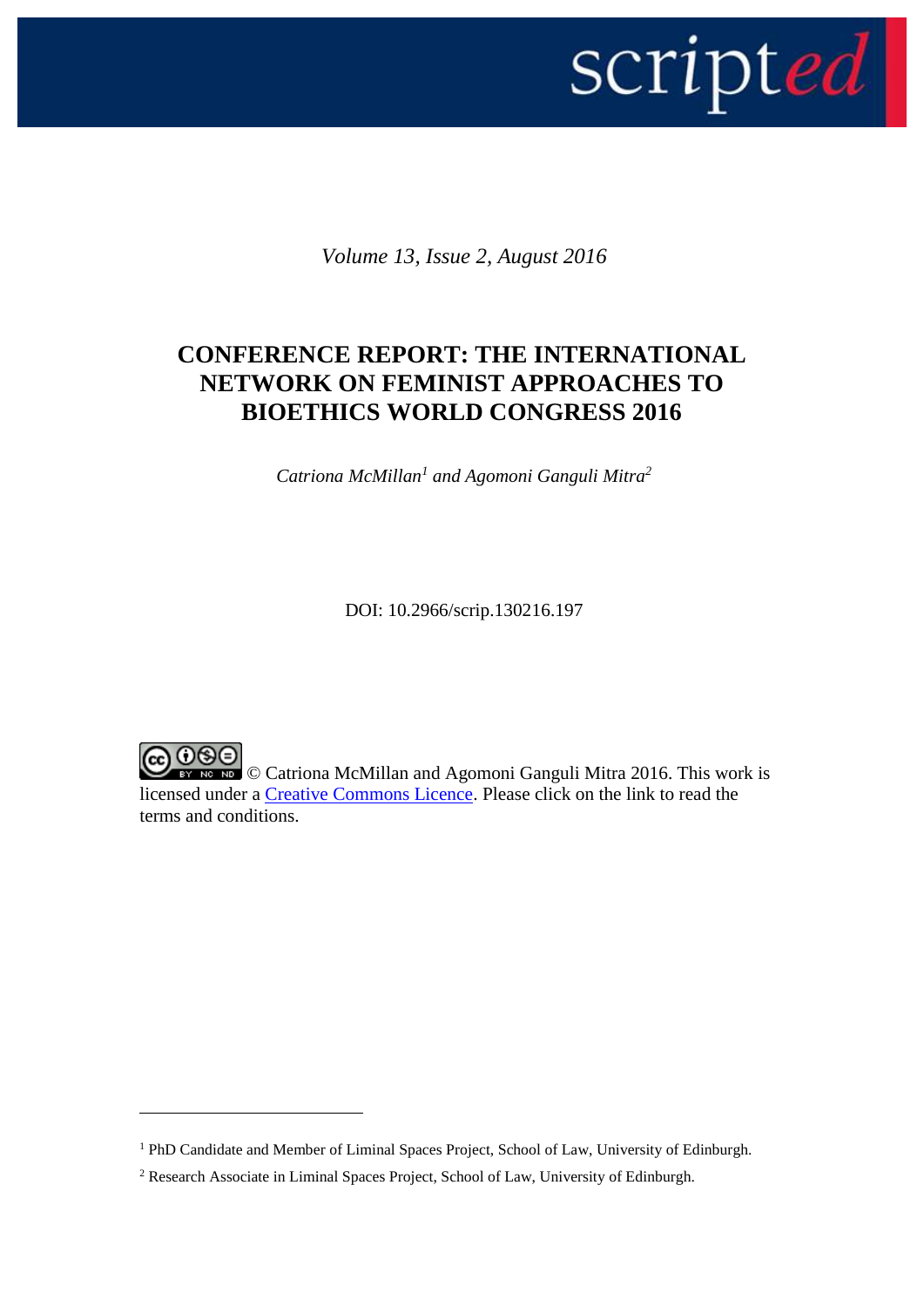The 2016 International Network on Feminist Approaches to Bioethics (FAB) World Congress was once again a testimony FAB's strong commitment to academic rigour. It was also a testimony, however, to pushing boundaries and unsettling paradigms in bioethics scholarship, health, wellbeing, equality, justice, gender, culture, politics and society, all within a collegial and supportive atmosphere. This year, the  $11<sup>th</sup> FAB$ conference took place in the city of Edinburgh, Scotland, with over 100 delegates from around the world in attendance. FAB has a long-standing association with the International Association of Bioethics (IAB), and took place on the  $13<sup>th</sup>$  and  $14<sup>th</sup>$  of June, before their crossover session on the 15<sup>th</sup> of June that coincided with the commencement of  $IAB2016<sup>1</sup>$  In this short Conference Report, we discuss several highlights of the FAB World Congress.

In her opening keynote, entitled "Why Gender Sensitivity Matters and How it can be used for Public Health," Kate Hunt argued for the need to challenge dominant paradigms around gender and health that are often built on myths about, for example, help-seeking behaviour differentials between genders. Hunt pointed out the drawbacks of existing studies suggesting that men are more reluctant to access health care and how this affect the health of both men and women. Providing the example of a public health intervention with men based on a common passion for local football, she argued that public health "…ignores gender sensitivity and gender sensitization at its own peril, because the industry does not." Illustrating the remarkable agility with which the tobacco industry has gotten both women and men to smoke, she pointed out how public health interventions on the other hand, had often failed to be so adaptable and hence as effective.

An interesting question that arose from Hunt's examples, and one that was taken up by IAB President Angela Ballantyne was whether, in taking on gender-based norms and preferences as basis for public health interventions, they might in fact reinforce gender stereotypes.

Over the next two days, the delegates were treated to a wide array of bioethics-related topics, ranging from theoretical and analytical papers to ones based on applied, or empirical, social and anthropological work. One of the aspects of this year's FAB that was particularly interesting was the sheer variety and extent of global representation, both in terms of speakers and topics addressed.

Echoing the theme of global bioethics that was featured prominently at this year's IAB,<sup>2</sup> one of the early FAB sessions, entitled "Around the World," featured speakers from a variety of disciplines and geographic backgrounds. Shathi Samara Ragaven and Laurel Baldwin Ragaven, a mother-daughter feature fitting of the FAB banner, critiqued patient safety approaches, especially the use of universal checklist through a feminist and contextual lens, and from the perspective of the realities of low-income countries. "How important is a checklist for a nurse when there is no running water or sterile gloves?", they asked. Moving on from the context of South Africa, Anna Gotlib spoke about the tensions between what is often perceived as "foreign

<u>.</u>

<sup>&</sup>lt;sup>1</sup> For a report on IAB2016, see in this issue ES Dove et al, "Conference Report:  $13<sup>th</sup>$  World Congress of the International Association of Bioethics, Edinburgh 14-17 June 2016 (IAB2016)" 13 *SCRIPTed*.

<sup>&</sup>lt;sup>2</sup> International Association of Bioethics World Congress 2016, available at http://iab2016.com/ (last accessed 09 Aug 2016).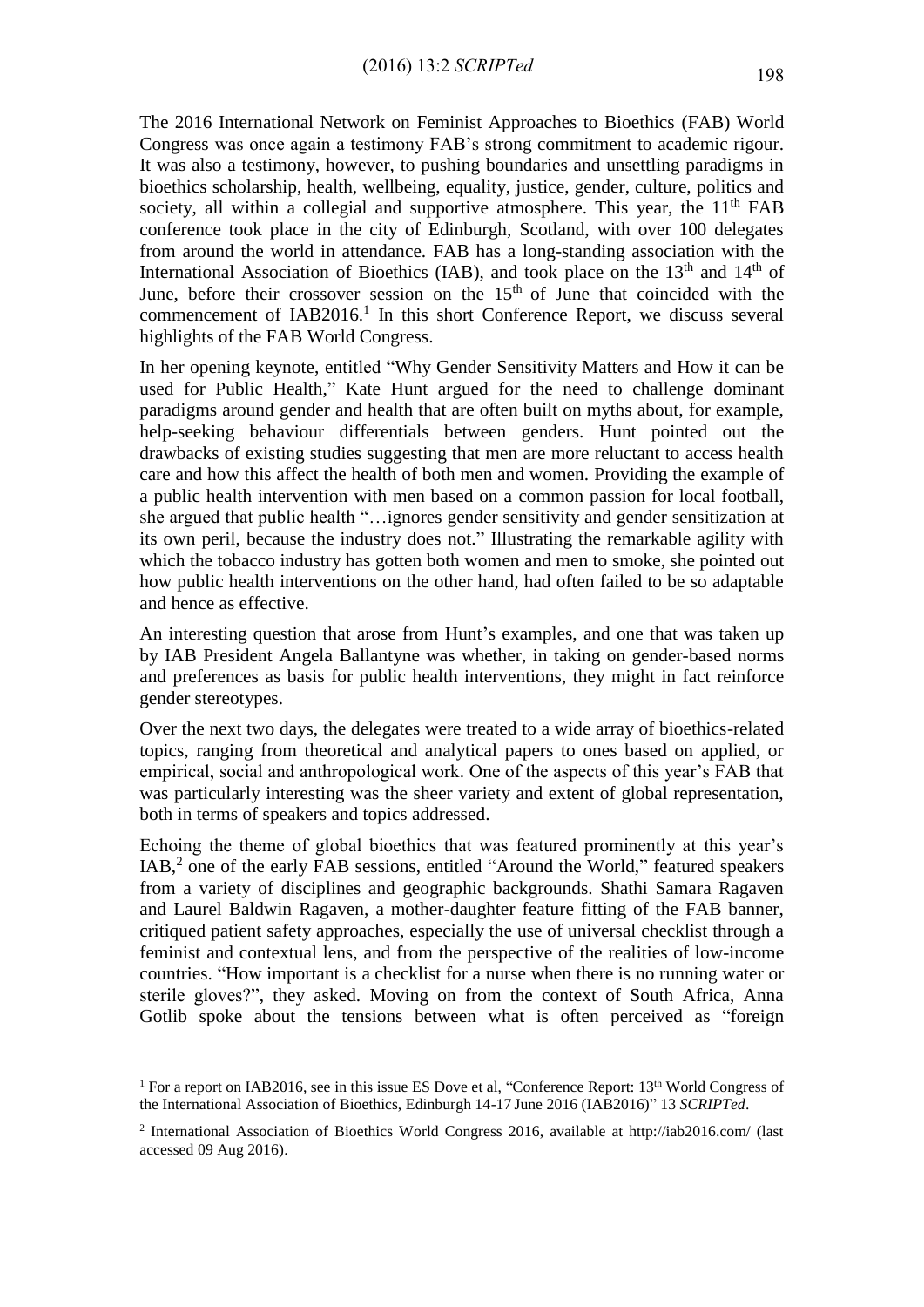neoliberal narratives" on the discourse around women's reproductive rights and health in post-Soviet Russia.<sup>3</sup> Given the resistance the social and institutional resistance to feminist discourse, she illustrated the need to adapt feminist politics to local ways and the need for a coalition between inside and outside actors if women's interests are to be adequately addressed. Global concerns were taken up in several of the rapid pitches. To highlight a few examples among many: Rhyddhi Chakraborty offered capabilities-based insights to how the avian flu outbreak in 2006 affected women disproportionately because of the preponderance of backyard poultry farming, a sector that often involves more women, <sup>4</sup> while Nicole Fice spoke of the various inequalities faced by indigenous Canadians compared to the rest of the population.<sup>5</sup> Offering a group egalitarian lens, she suggested that purely individualistic measures of inequality were not enough to highlight the institutional oppression faced by certain groups and social positions.

In a different strand examining the relationship between gender, health and diets, two different speakers, Alison Reiheld and Taryn Knox, questioned the disease-status of obesity, and the difficulties and discriminations associated with this status and the resulting public health interventions. Their presentations also examined the burden on women in interventions that focus on healthy mums and families, the over-importance on BMI as an adequate measure of health (patients who fail to lose weight are viewed as non-compliant and lazy), and how the fight against obesity has worked towards reinforcing problematic gender norms in men and women.<sup>6</sup>

Another dominant thread amongst this year's FAB contributions was the issues and tensions associated with the early and later stages of human life. In a strand exploring the relationship between older people, identity and personhood, Françoise Baylis drew upon the novel *Still Alice*,<sup>7</sup> to consider the ways in which relational theory should "work harder" to provide support and experience of the "self" for those with degenerative mental diseases such as Alzheimer's and dementia.<sup>4</sup> Meanwhile, in another presentation, Heike Felzman discussed the potential relational impact of the use of assistive robots to provide care for older persons with dementia.<sup>5</sup> Angel and Voula Petropanagos provided a narrative account of a "migrant" personal support worker who moves between dementia care settings, and argued that this account reveals tension between those settings and sheds light on the meaning and nature of care relationships between dementia patients and caregivers.<sup>6</sup>

<u>.</u>

<sup>&</sup>lt;sup>3</sup> Anna Gotlib: " 'The sick man of Europe': women's healthcare regulation as surrogate for Russia's public health disaster."

<sup>4</sup> Rhyddhi Chakraborty: "Capabilities approach, backyard poultry farming and Indian pandemic plan."

<sup>5</sup> Nicole Fice: "Health care inequalities faced by indigenous Canadians."

<sup>6</sup> Alison Reiheld and Taryn Knox "Not the parity we want: disordered eating and normative appetites in North American men and women."

<sup>7</sup> L Genova, *Still Alice* (Bloomington, IN: iUniverse, 2007).

<sup>4</sup> Françoise Baylis: "'She is who she is': Alzheimer's and identity."

<sup>5</sup> Heike Felzman: 'Assistive care robots for older persons with dementia: challenges for the web of care'

<sup>6</sup> Angel Petropanagos and Voula Petropanagos: "Frozen hope: understanding the role of hope in fertility preservation."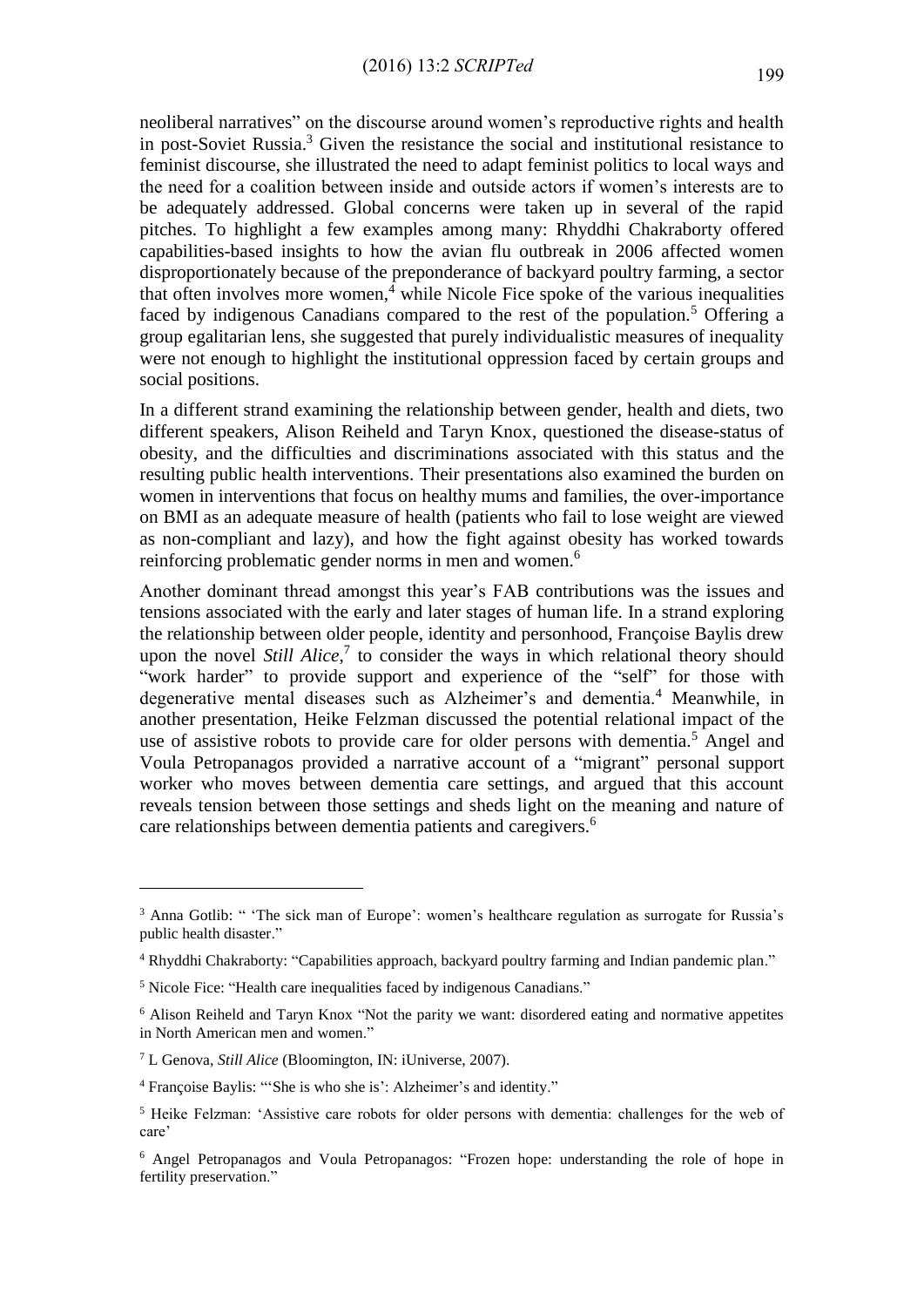In a panel session on "Pregnant Women and Health Research: Challenges and Solutions," Angela Ballantyne, Françoise Baylis, and Carolyn Ellis drew on law, empirical cases, epistemology and ethics to explore the supposed barriers to health research on pregnant women. Here it was first argued that pregnant women should be presumed as eligible research participants. While pregnant women are often precluded from partaking fully in several phases of clinical research trials, they are routinely included in "trials of one" under the guise of therapy. It was argued that the latter should not be the case, and an interesting rationale was provided for presumptive eligibility, including qualitative research that showed that pregnant women want to be able to participate in research that might help others. The next three presentations then went on to prescribe how this might be put into practice, drawing on an empirical case from New Zealand, the ethical issues associated with maternal gene transfer, and lastly an exploration of the challenges to inclusion of pregnant women in clinical trials. It was argued that as a result of insufficient guidance on national and international research guidelines, a culture of reluctance to approve clinical trials involving research on pregnant women has grown.

A prevalent sub-stream of gender and reproduction within FAB was that of human reproductive technologies. In a dedicated session, Clare Horner explored the ethical issues in perimortem oocyte retrieval<sup>7</sup> and Lisa Campo-Engelstein examined how the US media portray social egg freezing.<sup>8</sup> Maru Mormina later provided thoughtprovoking analysis on the question of whether taxpayers should fund assisted reproduction, and suggested that while ART is justifiable in some cases, the social value of adoption should be recaptured in order to balance society's obligations to those who are disadvantaged, and the rights of those who wish to have a family.<sup>9</sup>

In an inspiring and moving tribute to one of the early stalwarts of feminism in bioethics, the late Anne Donchin,<sup>10</sup> Laura Purdy and Carolyn McLeod spoke effusively of Donchin's legacy on their own careers and work, as well as her legacy to the feminist bioethics community. This was followed by the announcement of the first Donchin-Holmes essay prize, awarded this year to Zohar Lederman for his essay entitled: "Families for Life…and Death. Family Presence During Resuscitation," in which he used a phenomenological account of relational autonomy to make a case for offering family members to be present during the resuscitation of patients.

The question of options, choices and refusals was then echoed in the afternoon sessions with among others, two very interesting and equally unsettling talks. Carey DeMichelis presented on the difficulties and perils of accommodating cultural preferences when it comes to adolescent treatment refusals, <sup>11</sup>while Rachel Adams

1

<sup>7</sup> Clare Horner: "Reproductive equality or objectification? Ethical issues in perimortem oocyte retrieval."

<sup>8</sup> Lisa Campo-Engelstein, Wendy Parker, Rohia Aziz, Shilpa Darivemula, and Jennifer Raffaele: "Freezing fertility or freezing false hope? A content analysis of the portrayal of social egg freezing in the US print media."

<sup>9</sup> Maru MorMina: "Should taxpayers fund assisted reproduction?"

<sup>10</sup> Feminist scholar and co-founder of FAB

<sup>&</sup>lt;sup>11</sup> Carey DeMichelis: "Adolescent treatment refusals and the limits of multicultural accommodation."